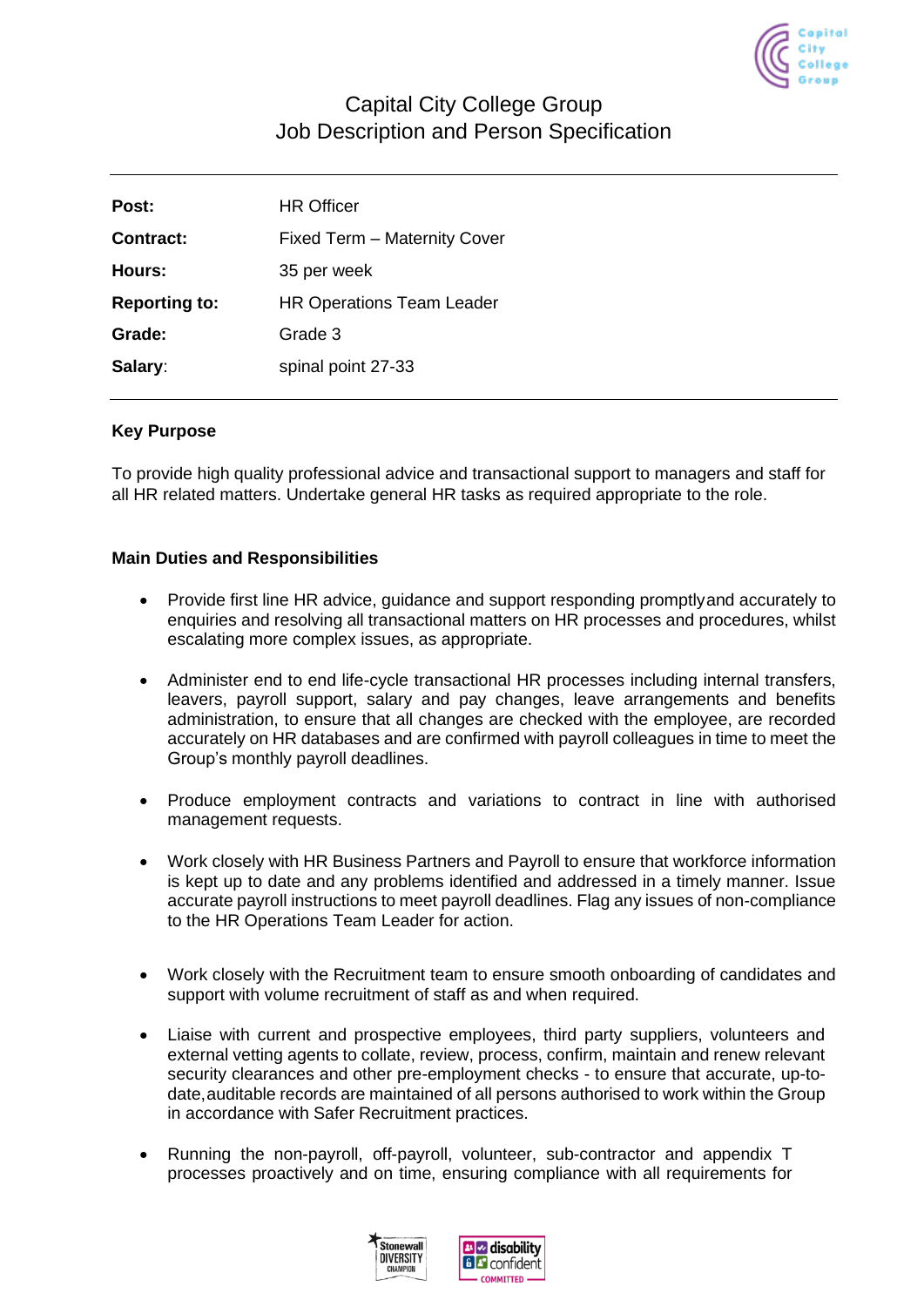maintaining a Single Central Record, where applicable.



- Develop, maintain and update electronic personnel files and i-Trent records. Ensure filing systems are appropriate, auditable and efficient monitoring, tracking, retrieval, retention and safe disposal of accurate, confidential employee data in compliance with the appropriate policies and the Groups' General Data Protection Regulations.
- To manage the maintenance of content on the HR intranet, ensuring that published information is up to date and work with content providers with the HR team to ensure their content is reviewed and regularly updated.
- Respond HR Advisory queries and assist the HR Business Partnering team with simple casework, such as note-taking at meetings for example, as required.
- To provide support and guidance on the creation of job descriptions and person specifications, and to participate in the job evaluation processes, as required.
- To provide support with the development and delivery of the HR induction processes, as required.
- To contribute to the development of policies and procedures, as required, and to participate in the review process to ensure that the content continues remains appropriate and up-todate.
- To provide support with and participate in the design and delivery of HR projects, as required, with the ability to understand and follow basic project management principles.
- An up-to-date knowledge and understanding of the principles of employment law, with the ability to advise on and undertake routine casework based upon best practice.
- A thorough understanding of the Groups' policies and procedures, to ensure that any advice and guidance provided is accurate.
- To provide support with the development and delivery of training, as required.
- The ability to write clear, comprehensive, ad-hoc reports and presentations, as required, with an understanding of how to identify and deliver key messages in an appropriate style or format to positively engage the audience, at all levels.

### **Expectations of the Post Holder**

- To demonstrate model behaviours that, at all times, are consistent with an open, inclusive and participative style.
- To be proactive in identifying and pursuing opportunities that are appropriate to maintaining his/her professional development, and actively participate in the Group's appraisal scheme.
- To carry out duties at all times with due regard to the Group's policies, including Safeguarding, Health & Safety, Equal Opportunities, and Data Protection, and participate in training as and when required.
- To work flexibly and to undertake such other duties that may reasonably allocated by the line manager.

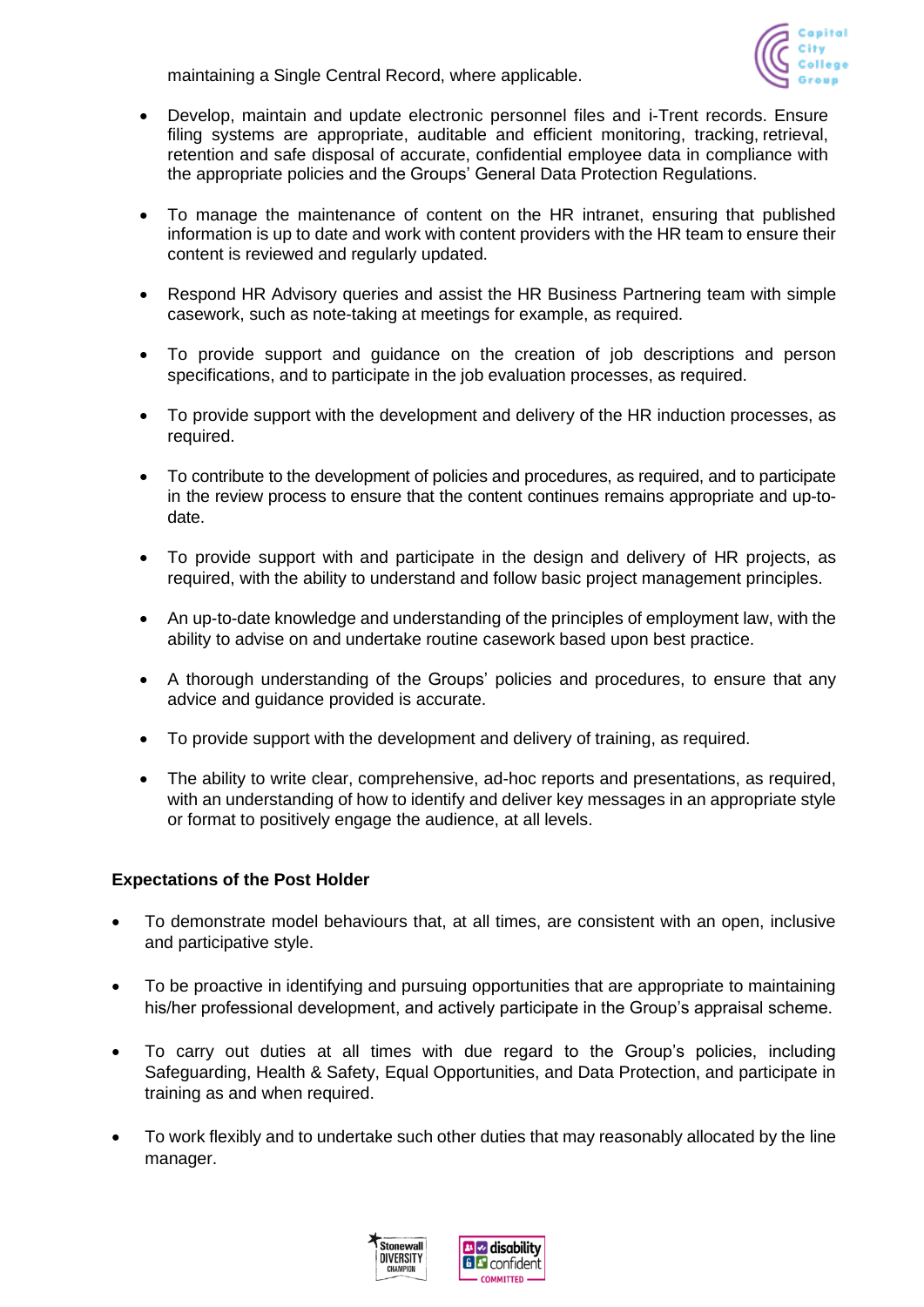

## **Special Conditions**

- 1. The nature of this post means that the post holder may need to travel from time to time to other College centres and external venues.
- 2. The post holder will be contracted to work for a defined number of hours per week but it is a requirement of this post that the holder will flex these hours to reasonably meet the needs of the service, which may include working occasional evening and weekends.
- 3. This post falls within the scope of the regulations requiring a Disclosure & Barring Service (DBS check).

*N.B.* This job description is designed to outline a range of main duties that may be encountered. It is not designed to be an exhaustive listing of tasks and can be varied in consultation with the post holder in order to reflect changes in the job or the organisation.

## **EDI**

We are committed to creating and promoting a diverse and inclusive workforce that better reflects the wider community we support. We particularly welcome applicants from groups currently under-represented in senior roles, including Black, Asian and Minority Ethnic (BAME), people with disabilities and from the LGBTQ community.

### **Safeguarding**

We are committed to safeguarding and promoting the welfare and safety of our students and expect everybody working for the Group to share this commitment. We actively seek DBS enhanced clearance checks for applications of employment as part of our safeguarding procedures.



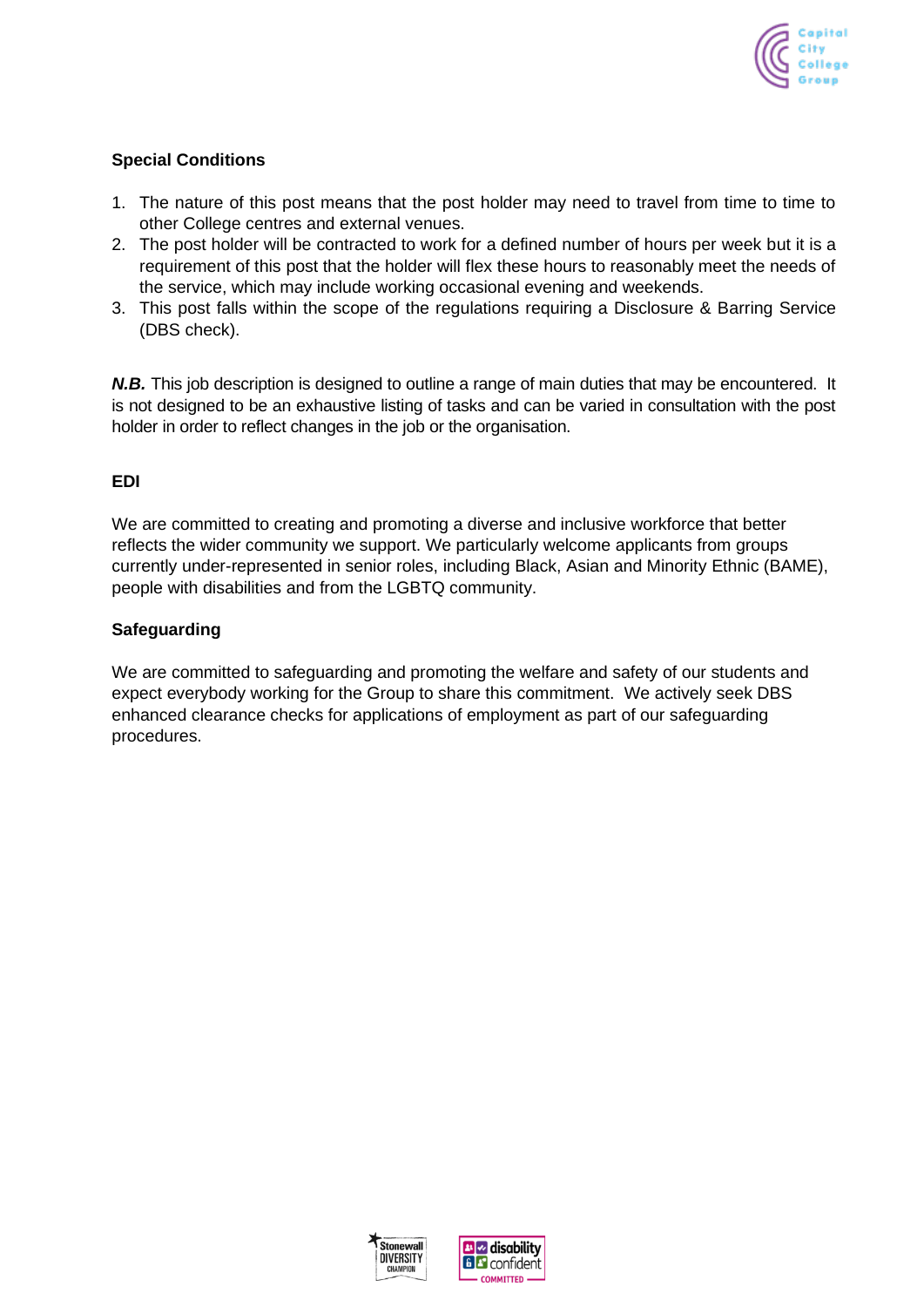

# **Person Specification**

|                                      | <b>Criteria</b>                                                                                                                                                                                                                                                      | <b>Essential</b>          | <b>Desirable</b> |
|--------------------------------------|----------------------------------------------------------------------------------------------------------------------------------------------------------------------------------------------------------------------------------------------------------------------|---------------------------|------------------|
| <b>Qualifications / Professional</b> | Educated to the Level 5 CIPD Qualification or equivalent experience                                                                                                                                                                                                  | $\boldsymbol{\mathsf{x}}$ |                  |
| <b>Development</b>                   | Evidence of continuous professional development                                                                                                                                                                                                                      | $\mathsf{x}$              |                  |
|                                      | Customer service background                                                                                                                                                                                                                                          | $\boldsymbol{\mathsf{x}}$ |                  |
| Knowledge / Experience               | Significant experience in a generalist HR role with exposure across all<br>areas of HRadministration, HR Operations, and Recruitment services                                                                                                                        | $\boldsymbol{\mathsf{x}}$ |                  |
|                                      | Experience of managing a wide variety of activities, multi-tasking and<br>delivering to tight deadlines.                                                                                                                                                             | $\mathsf{x}$              |                  |
|                                      | Experience of providing effective advice and guidance on policies and<br>procedures, to staff at all levels.                                                                                                                                                         | $\boldsymbol{\mathsf{x}}$ |                  |
|                                      | Experience of developing employmentpolicies and procedures, and<br>delivering any associated training                                                                                                                                                                | $\boldsymbol{\mathsf{x}}$ |                  |
|                                      | A good understanding and knowledge of the principles of employment law<br>and best practice and its application in the workplace                                                                                                                                     | $\boldsymbol{\mathsf{X}}$ |                  |
|                                      | Experience of using a HR database, preferably iTrent, and/or an e-<br>Recruitment system. Adept at using IT packages.                                                                                                                                                | $\boldsymbol{\mathsf{x}}$ |                  |
| <b>Skills / Abilities</b>            | Skilled at using Microsoft Office software, with the ability to create,<br>develop and write effective correspondence, reports, presentations, and<br>maintain spreadsheets, with the ability to interpret data and identify<br>opportunities for improvements, etc. | $\pmb{\mathsf{X}}$        |                  |
|                                      | Demonstrable experience of continuously improving personal skills,<br>knowledge and experience to support personal and career development.                                                                                                                           | $\pmb{\mathsf{X}}$        |                  |
|                                      | A meticulous and contentious approach, with excellent attention to detail,<br>particularly with regards to maintaining effective audit trails and<br>tracking/chasing missing data.                                                                                  | $\pmb{\mathsf{X}}$        |                  |
|                                      | Ability to work collaboratively within team, and on own initiative, with the<br>enthusiasm to continually improve and develop our service delivery and<br>working practices.                                                                                         | $\pmb{\mathsf{X}}$        |                  |